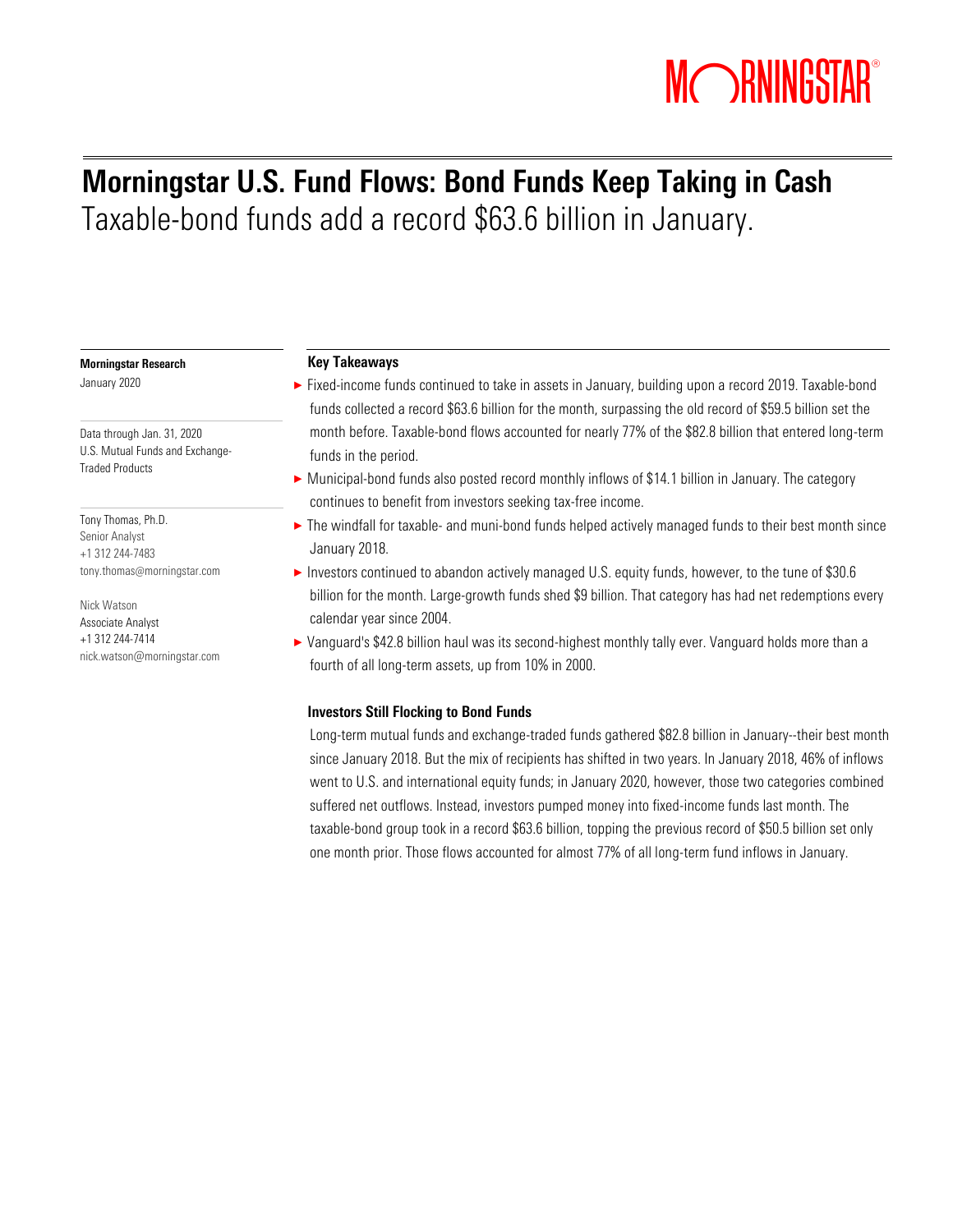|                                              | <b>Estimated Net Flows (\$Mil)</b> |            |                         |  |  |  |
|----------------------------------------------|------------------------------------|------------|-------------------------|--|--|--|
| <b>US Category Group</b><br><b>US Equity</b> | <b>Jan 2020</b>                    | <b>TTM</b> | <b>Assets</b><br>(SBil) |  |  |  |
|                                              | (22, 452)                          | (58, 713)  | 9,284                   |  |  |  |
| Sector Equity                                | 3,084                              | (19, 853)  | 969                     |  |  |  |
| International Equity                         | 18,749                             | 8,484      | 3,328                   |  |  |  |
| Allocation                                   | (412)                              | (31, 915)  | 1,406                   |  |  |  |
| Taxable Bond                                 | 63,620                             | 446,679    | 4,568                   |  |  |  |
| Municipal Bond                               | 14,104                             | 112,020    | 888                     |  |  |  |
| Alternative                                  | 3,407                              | (5, 396)   | 201                     |  |  |  |
| Commodities                                  | 2,682                              | 7,946      | 112                     |  |  |  |
| <b>All Long Term</b>                         | 82,782                             | 459,251    | 20,756                  |  |  |  |
| Money Market                                 | (22, 196)                          | 520.281    | 3,595                   |  |  |  |

#### Exhibit 1 U.S. Category Flows

Source: Morningstar Direct Asset Flows. Data as of Jan. 31, 2020. Excludes money-market flows.



#### Exhibit 2 U.S. Category Groups' 12-Month Asset Flows

Source: Morningstar Direct Asset Flows. Data as of Jan. 31, 2020. Excludes money-market flows.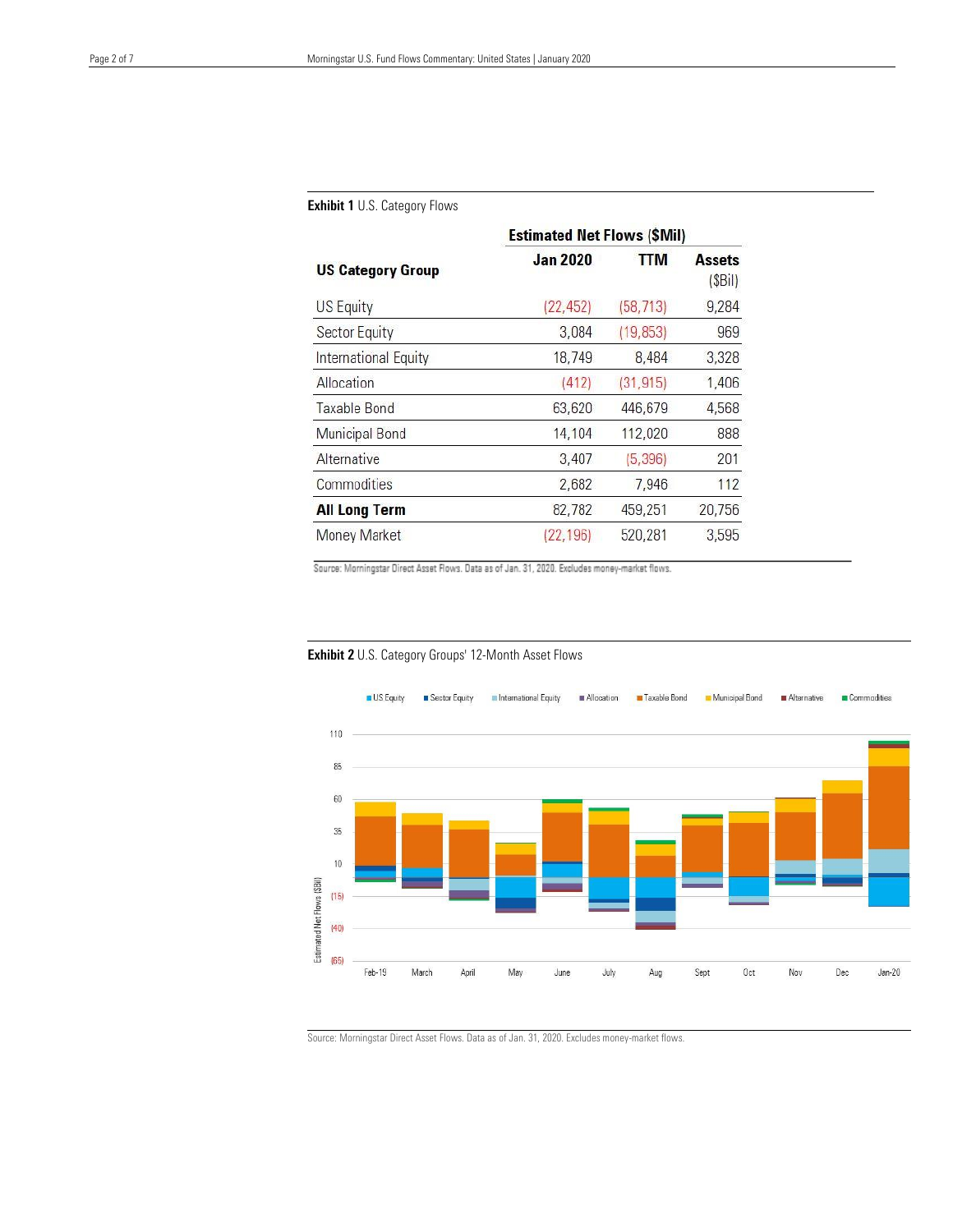| <b>Exhibit 3</b> Estimated Net Flows by Active/Passive U.S. Category Groups |                           |                      |                         |                           |                      |                         |
|-----------------------------------------------------------------------------|---------------------------|----------------------|-------------------------|---------------------------|----------------------|-------------------------|
|                                                                             | <b>Active</b>             |                      |                         | <b>Passive</b>            |                      |                         |
| <b>US Category Group</b>                                                    | <b>Jan 2020</b><br>(SMil) | <b>TTM</b><br>(SMil) | <b>Assets</b><br>(SBil) | <b>Jan 2020</b><br>(SMil) | <b>TTM</b><br>(SMil) | <b>Assets</b><br>(SBil) |
| US Equity                                                                   | (30, 327)                 | (233, 898)           | 4,514                   | 7.875                     | 175,185              | 4,771                   |
| Sector Equity                                                               | (622)                     | (28, 914)            | 420                     | 3.707                     | 9.061                | 549                     |
| International Equity                                                        | (1, 230)                  | (62.868)             | 1,910                   | 19,980                    | 71.351               | 1,418                   |
| Allocation                                                                  | (2,073)                   | (39, 015)            | 1.366                   | 1.661                     | 7.099                | 41                      |
| Taxable Bond                                                                | 36,912                    | 218,113              | 3,029                   | 26,707                    | 228,567              | 1,539                   |
| Municipal Bond                                                              | 12,385                    | 101,138              | 840                     | 1,718                     | 10,881               | 48                      |
| Alternative                                                                 | 1,474                     | (8,661)              | 143                     | 1,934                     | 3,264                | 57                      |
| Commodities                                                                 | 304                       | (1,007)              | 27                      | 2,379                     | 8,954                | 85                      |
| <b>All Long Term</b>                                                        | 16,823                    | (55, 112)            | 12,250                  | 65,959                    | 514,363              | 8,506                   |

Source: Morningstar Direct Asset Flows. Data as of Jan. 31, 2020. Excludes money-market funds.

The strong January marked 13 straight months of inflows into taxable-bond funds. Both actively and passively managed funds in the category benefited. Actively managed taxable-bond funds raked in \$36.9 billion in January, their best showing since September 2009. Their passively managed counterparts added \$26.7 billion.



Exhibit 4 Monthly Flows for Taxable-Bond Funds (Active or Passive) since January 2009

Source: Morningstar Direct Asset Flows. Data as of Jan. 31, 2020.

Within the taxable-bond space, investors took interest in core strategies focused mostly on investmentgrade securities. Intermediate core-bond funds gathered \$17.3 billion for the month, just shy of the \$17.4 billion record reached in January 2018. The intermediate core-plus category's \$12.7 billion of inflows was a record, beating the old mark of \$10.9 billion set in December 2019.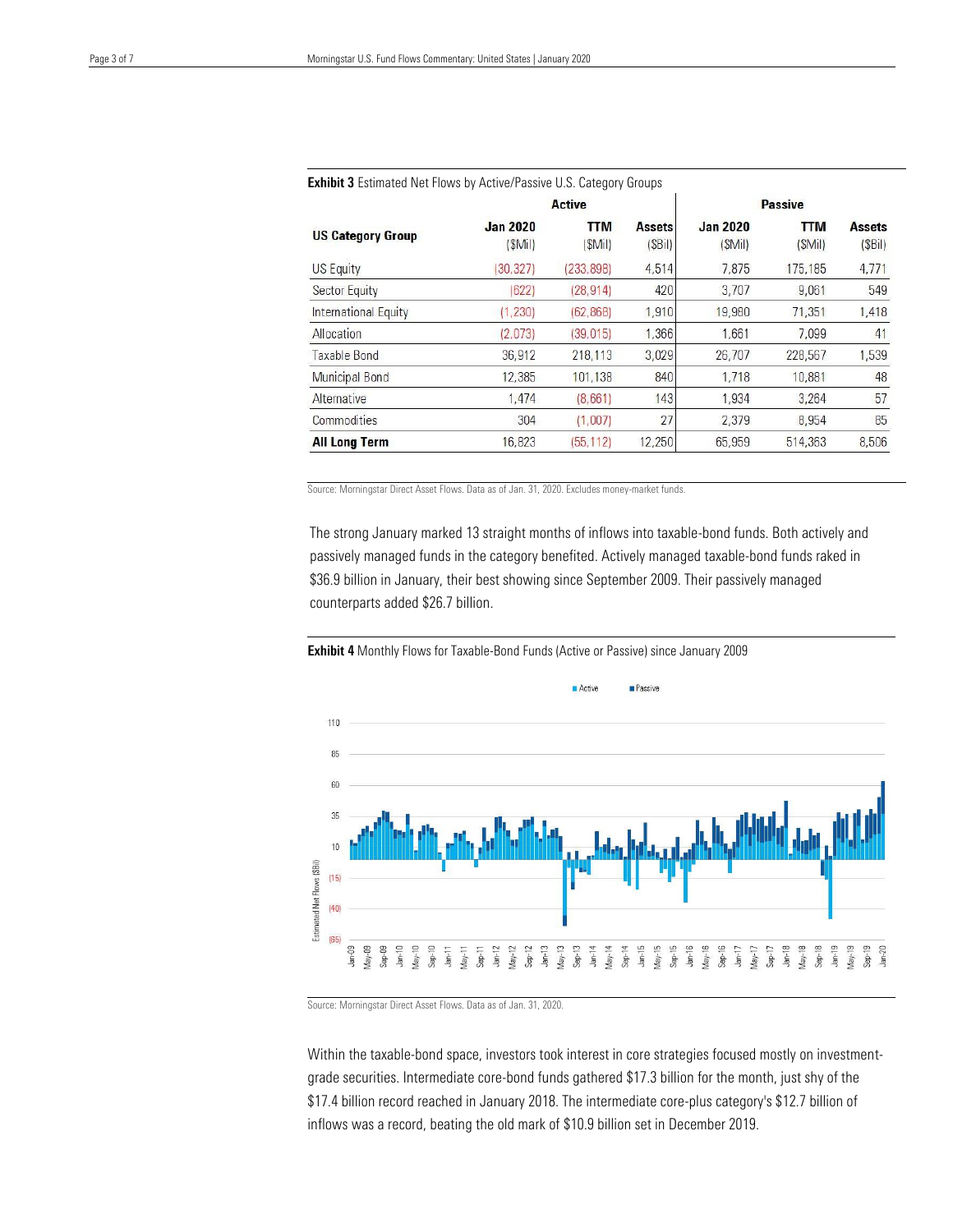Records fell for municipal-bond funds, too, as investors continued to hunt for sources of tax-free income. Their \$14.1 billion in January inflows blew past the previous mark of \$11.2 billion set in February 2019. Prior to that, the last time muni flows hit \$11 billion in a month was in September 2009 as the U.S. began to recover from the global financial crisis. Funds in the muni national intermediate category fared the best, pulling in \$5.2 billion in January. That built upon a solid 2019, when the category led all muni cohorts in total flows.

Meanwhile, U.S. equity funds had their worst month since February 2018, suffering \$22.5 billion of outflows. Some of this is likely due to portfolio rebalancing after a strong 2019 for U.S. equities overall. Actively managed funds felt the most pain. More than \$30 billion flowed out of those products; conversely, passive options netted \$7.9 billion.

International equity funds were a bright spot, taking in \$18.7 billion--their best month of inflows since February 2018. On a net basis, all the money went to passively managed funds. They garnered \$20 billion in January while their active colleagues saw \$1.2 billion in net redemptions. Investors generally sought broad exposure to international equities. Vanguard Total International Stock Index was a top recipient of passive-product inflows, amassing \$4.8 billion during the month.

Among equity categories, U.S. large-growth funds had their third-worst outflows--\$9 billion--since the start of 2017. Investors' money has been exiting that style-box segment for a while now. The category has had net redemptions every calendar year since 2004. Though its total net assets grew by nearly 137% to \$1.9 trillion over that 16-year period, the outflows whittled large-growth funds' share of the open-end/ETF universe from 16% in early 2004 to only 9% in January 2020.

|                              | <b>Jan 2020</b> |                |              |            |                         |
|------------------------------|-----------------|----------------|--------------|------------|-------------------------|
| <b>Morningstar Category</b>  | <b>Active</b>   | <b>Passive</b> | <b>Total</b> | <b>TTM</b> | <b>Assets</b><br>(SBil) |
| <b>Leaders</b>               |                 |                |              |            |                         |
| Intermediate Core Bond       | 3.827           | 13,454         | 17.282       | 135,104    | 1,030                   |
| Intermediate Core-Plus Bond  | 12.579          | 99             | 12,678       | 88,481     | 776                     |
| Foreign Large Blend          | (1.560)         | 13,360         | 11,800       | 49,560     | 1.223                   |
| Ultrashort Bond              | 6.561           | 366            | 6.926        | 42,788     | 290                     |
| Diversified Emerging Markets | 1,588           | 4,469          | 6.057        | 13,757     | 586                     |
| Laggards                     |                 |                |              |            |                         |
| Large Growth                 | (10, 120)       | 1.168          | (8,952)      | (72, 979)  | 1,935                   |
| Large Value                  | (5, 439)        | (2,249)        | (7,687)      | (24, 475)  | 1,252                   |
| Small Blend                  | (2, 182)        | (192)          | (2.374)      | (9.527)    | 403                     |
| Mid-Cap Value                | (2,068)         | (105)          | (2, 172)     | (16.450)   | 259                     |
| Mid-Cap Growth               | (2.015)         | (25)           | (2,040)      | (10.637)   | 387                     |

**Exhibit 5** Morningstar Categories with the Greatest Estimated Net Inflows and Outflows in January 2020

Source: Morningstar Direct Asset Flows. Data as of Jan. 31, 2020.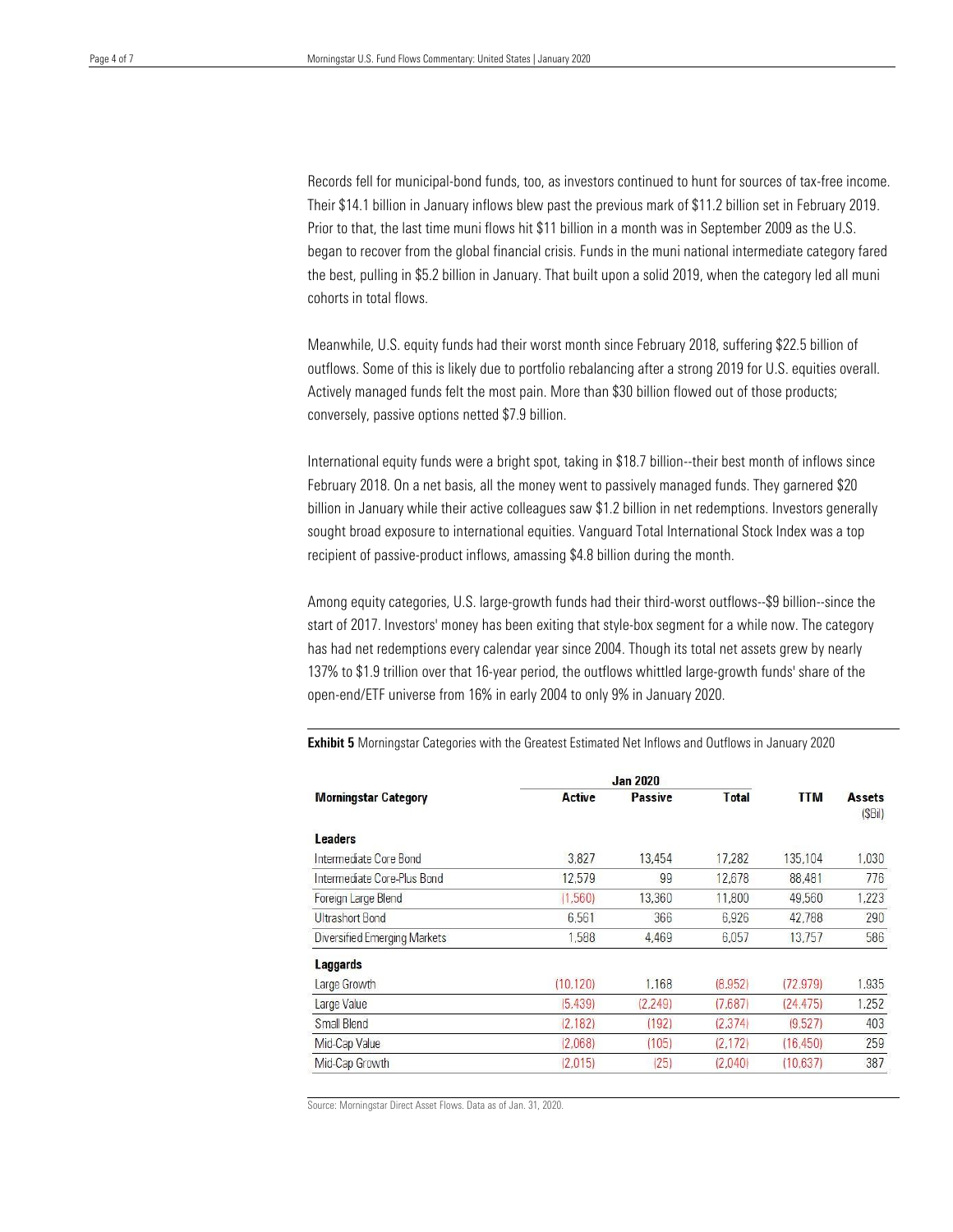#### Fund Families

Vanguard's \$42.8 billion haul in January was its second-highest tally of long-term assets ever; in January 2017, it took in \$46 billion. With nearly \$5.4 trillion of long-term assets in its open-end funds and ETFs, Vanguard is the largest fund family, capturing more than a fourth of market share (compared with just 10% in 2000). A couple of its broad index funds powered the firm's impressive flows in January. Vanguard 500 Index had \$7.1 billion of inflows--the most for any single fund for which Morningstar collected data in January--followed by Vanguard Total Bond Market Index's \$5.4 billion.

| <b>Top 10 U.S. Fund Families</b><br>(by Assets) | <b>Active</b> | <b>Passive</b> | <b>Jan Total</b> | <b>TTM</b><br><b>Total</b> | <b>Assets</b><br>(SBil) |
|-------------------------------------------------|---------------|----------------|------------------|----------------------------|-------------------------|
| Vanguard                                        | 4.103         | 38.698         | 42,801           | 206,380                    | 5.354                   |
| <b>Fidelity Investments</b>                     | (1,656)       | 7.687          | 6.031            | 68.687                     | 1.836                   |
| American Funds                                  | (8)           |                | (8)              | 2,680                      | 1.759                   |
| <b>iShares</b>                                  | 430           | 12,506         | 12.936           | 131.824                    | 1.709                   |
| <b>SPDR State Street Global Advisors</b>        | 11            | (131)          | (120)            | 32.852                     | 722                     |
| T. Rowe Price                                   | (1,560)       | (803)          | (2, 363)         | (17.551)                   | 667                     |
| <b>nvesco</b>                                   | (2,234)       | 524            | (2.758)          | (25, 108)                  | 552                     |
| Dimensional Fund Advisors                       | 1.039         | (336)          | 702              | 1.034                      | 434                     |
| Pimco                                           | 2.426         | (11)           | 2.416            | 15.925                     | 397                     |
| J.P. Morgan                                     | 3.358         | 46             | 3.405            | 18.698                     | 362                     |

**Exhibit 6** Estimated Net Flows for the Top 10 U.S. Fund Families (by Assets)

Source: Morningstar Direct Asset Flows. Data as of Jan. 31, 2020. Excludes money market funds.



#### Exhibit 7 Vanguard's Monthly Long-term Flows since January 2014

Source: Morningstar Direct Asset Flows. Data as of Jan. 31, 2020.

The iShares family took in the second-highest amount behind Vanguard. The predominantly passive shop gathered \$12.9 billion of long-term assets in January. Coupled with the \$4.5 billion of flows into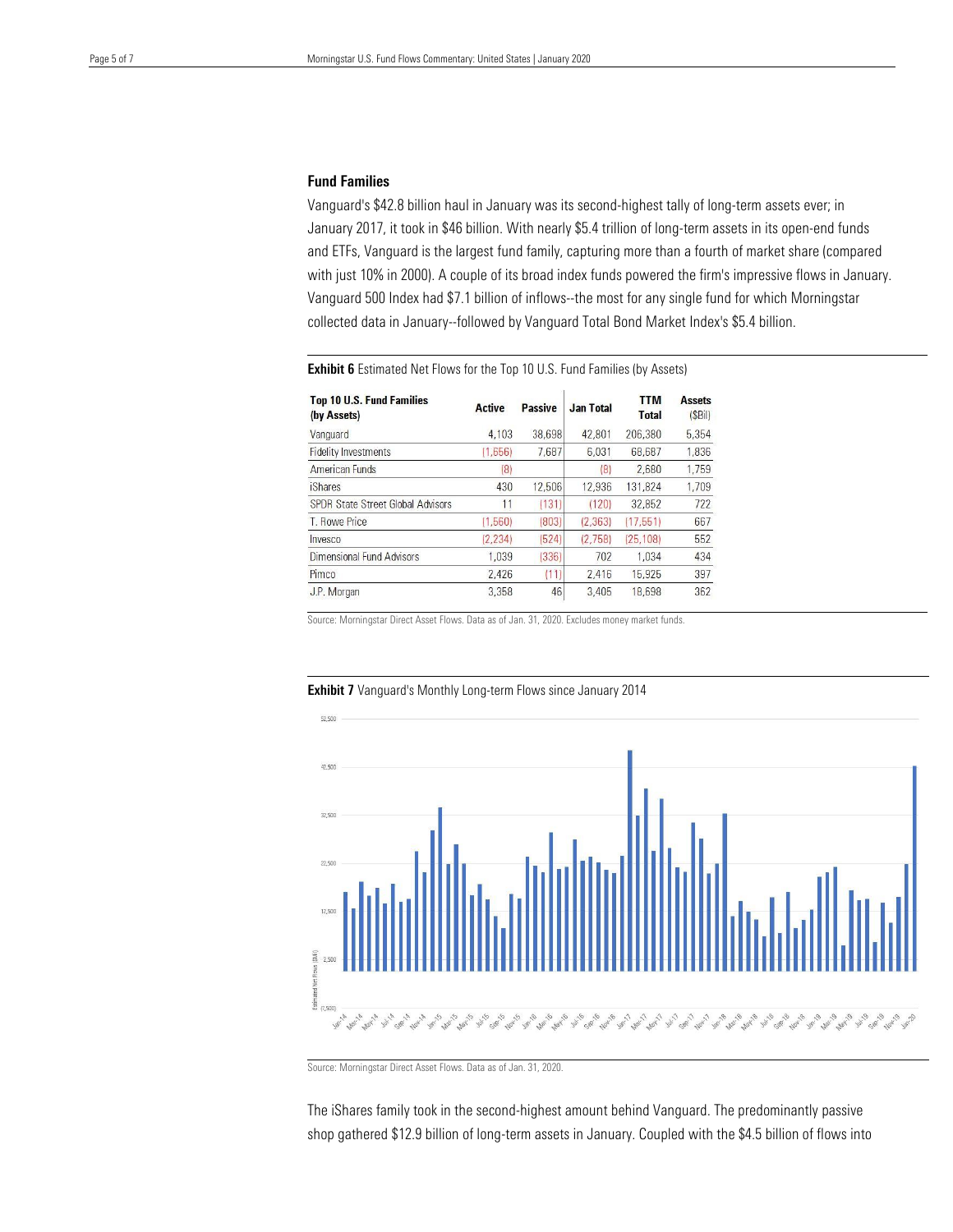BlackRock funds during the month, the combined \$17.4 billion of inflows for BlackRock/iShares was less than half Vanguard's net inflows.

Fidelity's run of healthy inflows continued in the wake of introducing some zero-fee funds in summer 2019. The firm added \$6 billion in long-term assets in January--its 13th-straight month of inflows.

Invesco topped the list of firms with the heaviest outflows as it struggled to digest its acquisition of Oppenheimer. Invesco's funds saw an estimated \$2.8 billion in net redemptions in January. The firm has had net outflows in 14 of 16 months since it announced its merger with Oppenheimer in October 2018.

**Fund Name TTM Jan 2020 Assets** (SBil) **Leaders** Vanguard 500 Index Fund 7,085 16,292 538 259 Vanguard Total Bond Market Index Fund 5.406 31,740 4.830 24,557 411 Vanguard Total Intl Stock Index Fund Vanguard Total Stock Market Index Fund 4,733 22,333 902 Vanguard Total Intl Bond Index Fund 4,041 30.534 151 Vanguard Total Bond Market II Index Fund 3,711 26,463 206 Fidelity 500 Index Fund 2,885 26.162 236 iShares Core MSCI EAFE ETF 2,554 14,527 75 73 iShares Core US Aggregate BondETF 2.130 11.134 97 2,095 336 Vanguard Small Cap Index Fund Laggards SPDR S&P 500 ETF Trust  $(3,068)$ 11,250 308  $(2,549)$ 13 Fidelity SAI US Large Cap Index Fund  $(2,907)$ iShares Russell 2000 ETF  $(2, 673)$  $(1, 924)$ 44 SPDR Blmberg Barclays High Yield Bond ETF  $(2,011)$ 572 10 Vanguard Institutional Index Fund  $(1, 975)$  $(21, 146)$ 240 **Fidelity Contrafund**  $(1, 719)$  $(16, 215)$ 121 American Funds Growth Fund of America  $(1,651)$  $(11, 332)$ 201 40 Vanguard Instl Total Stock Market Index Fund  $(1, 435)$  $(3.815)$ iShares iBoxx High Yield Corporate Bond ETF  $(1, 384)$ 3,014 18 Invesco QQQ Trust  $(1, 235)$ 2.816 89

**Exhibit 8** Funds with the Greatest Estimated Monthly Net Inflows and Outflows

Source: Morningstar Direct Asset Flows. Data as of Jan. 31, 2020.

Note: The figures in this report were compiled on Feb. 12, 2020 and reflect only the funds that had reported net assets by that date. As of this date, Artisan had not yet reported net assets for its funds. The figures in both the commentary and the extended tables are survivorship-bias-free. This report